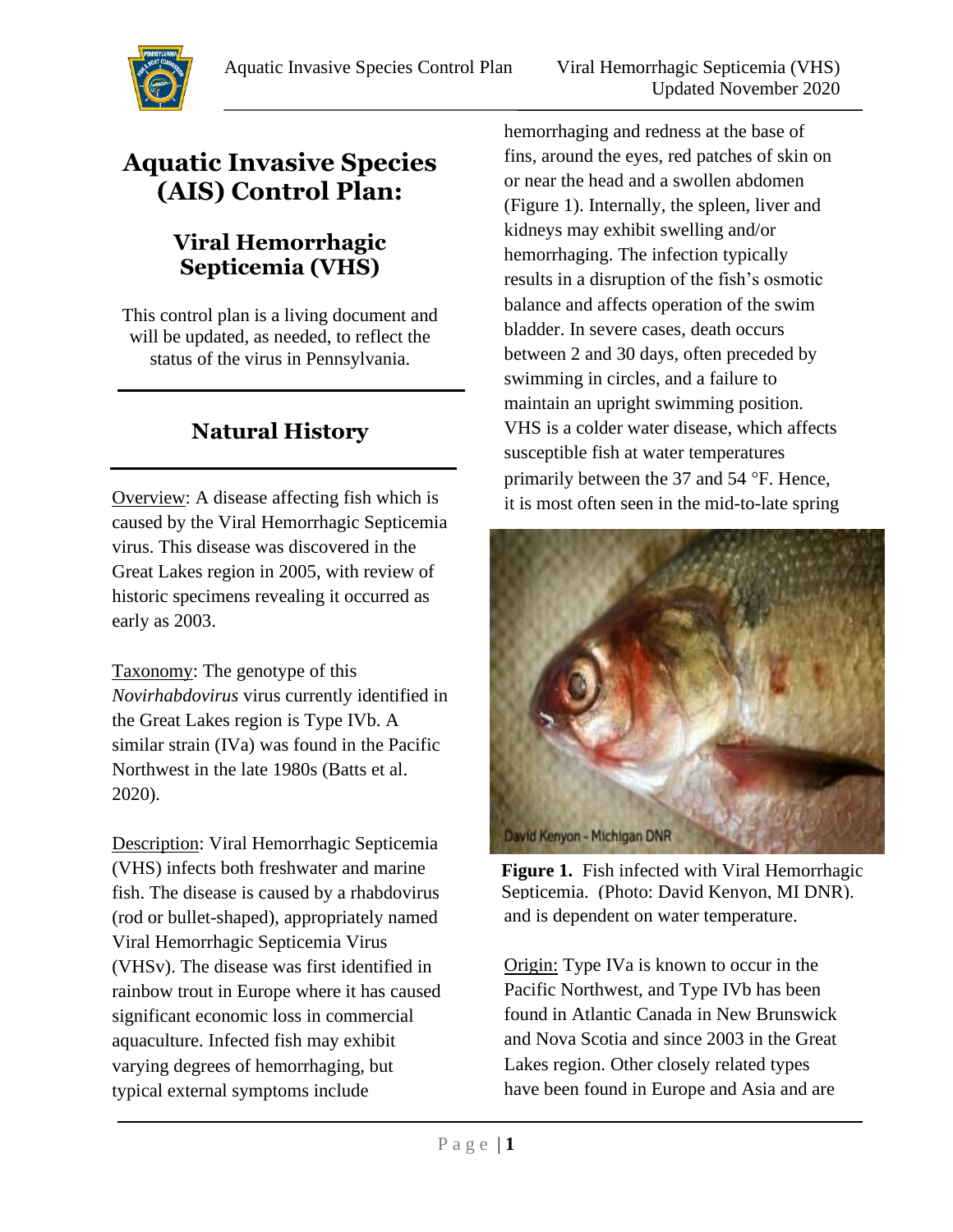

likely the source of the disease which is believed to have mutated into the Type IVb strain.

Species affected; Up to 28 species of freshwater and marine fishes are documented as being susceptible to this disease. Additional testing leads to new species being added to the list. The most current list is available on the APHIS website at:

[https://www.aphis.usda.gov/animal\\_health/d](https://www.aphis.usda.gov/animal_health/downloads/animal_diseases/Species_Previously_Regulated_by_APHIS_for_VHS_2014.pdf) [ownloads/animal\\_diseases/Species\\_Previous](https://www.aphis.usda.gov/animal_health/downloads/animal_diseases/Species_Previously_Regulated_by_APHIS_for_VHS_2014.pdf) [ly\\_Regulated\\_by\\_APHIS\\_for\\_VHS\\_2014.p](https://www.aphis.usda.gov/animal_health/downloads/animal_diseases/Species_Previously_Regulated_by_APHIS_for_VHS_2014.pdf) [df](https://www.aphis.usda.gov/animal_health/downloads/animal_diseases/Species_Previously_Regulated_by_APHIS_for_VHS_2014.pdf)

Historic Vectors: Unknown; however, ballast water exchange from trans-Atlantic ship traffic to the Great Lakes and stocking of infected fish Great Lakes are suspected.

#### Current Pathways/Vectors:

Accidental inter-basin and intrabasin transfers via recreational boating fishing activities, and through manmade waterways connected to the Great Lakes. One of the most likely pathways is through the transportation of live or improperly disinfected baitfish. Emerald shiners are collected from the Great Lakes in large numbers and sold live or preserved for use as bait. Historically, these shiners were transported for use as bait in some inland waters adjacent to the Great Lakes. Transfers may be facilitated by bait-buckets, residual water in boat hulls, and boat/trailer nooks and crannies. Other potential vectors exist via

aquaculture, the bait fish industry, use or transfer of fish eggs or roe as bait, and research activities.

#### **Distribution and Status**

Distribution: Great Lakes drainage - IL, IN, MI, MN, NY, OH, PA, WI, Ontario and Quebec, Canada. Since first being detected in the Great Lakes, VHS has been detected several times in the PA waters of Lake Erie. Several of the VHS detections in PA were associated with diseased fish while others were the result of routine monitoring. VHS has also been detected in several of the inland waters of NY which are connected to the Great Lakes via the Erie Canal.



**Figure 2.** Distribution of Viral Hemorrhagic Septicemia in the United States. Source: USGS.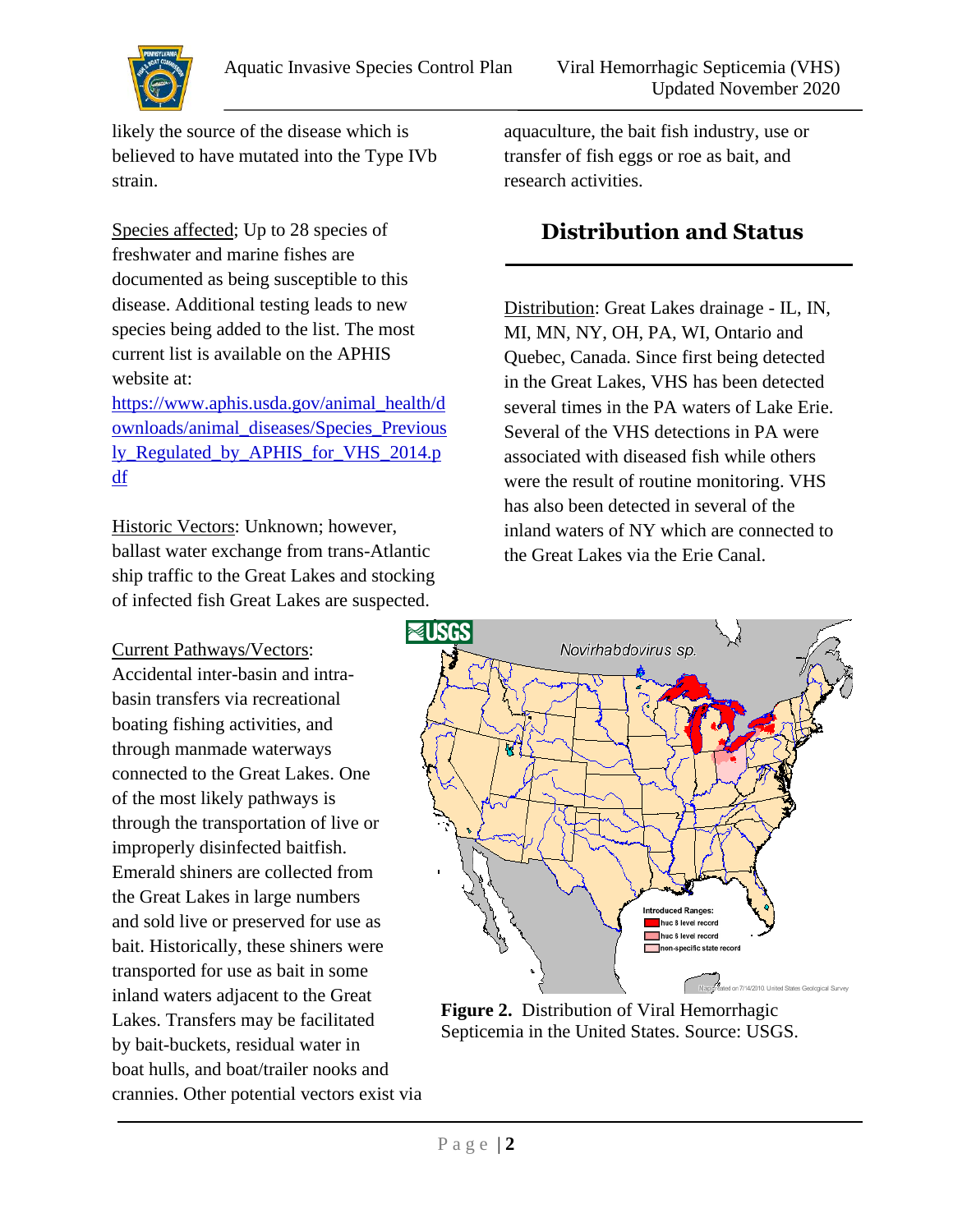

Federal Legal Status: The United States Department of Agriculture (USDA) Animal and Plant Health Inspection Service (APHIS) issued an emergency order on October 24, 2006 and amended it on November 14, 2006. The federal order required that VHS-susceptible species fish cannot be transported or exported from the aforementioned states unless they have first been tested and certified to be VHS free. The federal order was rescinded on June 2, 2014. APHIS decided that the federal order had become duplicative with current state regulations and the federal order was no longer needed as long as the current state regulations remained (Shea, 2015).

Pennsylvania Legal Status: The Pennsylvania Fish and Boat Commission promulgated specific VHS regulations under Chapters 71.8 and 73.3 (Title 58) of the Pennsylvania Code related to the transportation and introduction of fishes. The Pennsylvania Fish and Boat Commission also developed new regulations (Chapter 63.54) regarding the taking use and possession of fish eggs in response to VHS concerns in using eggs as bait. The Pennsylvania Department of Agriculture enacted a quarantine of licensed fish propagators and dealers in those portions of Erie, Crawford, and Potter Counties within the Lake Erie and Lake Ontario drainages.

#### **Threats**

**Ecological:** Within the Great Lakes, when a VHS fish kill occurs, thousands of fish from several species may succumb in localized areas. Gizzard shad are the most commonly

observed species in these larger incidents. The scale of these events thus so far has not reached levels that would affect this very abundant species at the population level. In some cases, highly desirable, trophy-size fish such as muskellunge have succumbed, and this could have an impact on species which are apex predators and highly desirable sport fish. Natural or humanassisted movements of this disease into smaller waterways could have greater ecological impacts as a relatively larger percentage of the local population could be affected.

**Economic:** To date, a VHS outbreak has not occurred within the confines of a hatchery system in the United States. In such conditions where large numbers of fish are reared together in close proximity, an outbreak could result in devastating losses. In addition, under APHIS policies, if VHS is discovered in a hatchery, total depopulation, and disinfection are a likely course of action. Thus, VHS presence or outbreak within a hatchery facility could lead to significant economic losses. The baitfish industry has been impacted by its decreased ability to ship live or uncertified baitfish to locations outside of the Great Lakes drainage. Public and private hatcheries have had to modify transportation practices to comply with federal and state orders. Additional costs have been incurred for testing and implementation of biosecurity protocols.

**Health:** VHS cannot be acquired by humans. There is no evidence to suggest that eating a fish carrying, or infected with, the VHS virus is harmful to humans.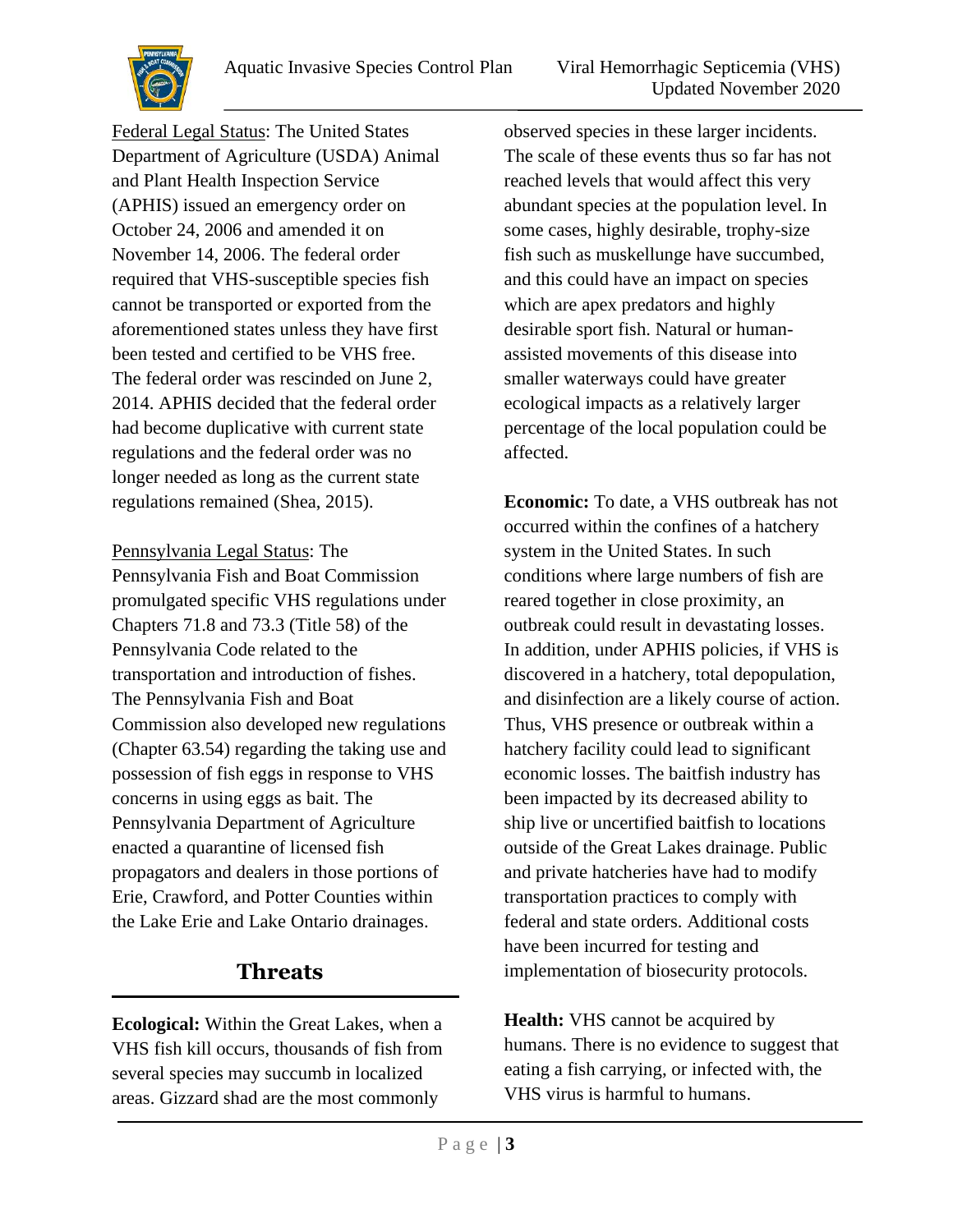

## **Management**

Management Goals: Prevent the spread of VHS beyond those waters where it has already been documented. Improve public awareness of VHS and its impacts and the risks associated with movement of fish, bait and transportation water within and between basins. Implement appropriate biosecurity measures to ensure containment and limit introductions to new waters.

#### Containment and Prevention Actions to Stop the Spread:

- Ensure compliance with PFBC regulations and PA Department of Agriculture quarantine.
- Provide outreach and education to anglers, bait dealers, sportfishing industry representatives, news media, and other regulatory agencies. Update websites, brochures, AIS species cards, provide public presentations to targeted groups.
- Ensure that the PFBC Administrative Policy for "*Biosecurity Measures for Commission Operations, Facilities and Equipment*" is followed by staff.
- Continue annual sampling of wild brood and hatchery production fish to monitor for VHS within the state fish hatchery system.
- Continue and expand use of iodophore disinfection of all fish eggs in the state fish hatchery system.
- Limit inbound fish transfers and require valid fish health certifications.

• Suspected cases can be reported to PFBC at: <https://pfbc.pa.gov/forms/reportAIS.htm>

#### Rapid Response Options:

- Consult the Governor's Invasive Species Council of Pennsylvania and implement the most current version of their rapid response plan for guidance on addressing VHS or AIS issues in PA waterways outside of fish hatcheries.
- Implement the "*Aquatic Invasive Species and Emergency Disease Response Plan for PFBC State Fish Hatcheries"* if VHS or an AIS is detected within the state fish hatchery system.

Resources: As this is an emerging issue, new information may become available on a daily basis. Therefore, links to the following websites will likely provide access to the most current information.

- 1. Animal and Plant Health Inspection Service: [http://www.aphis.usda.gov](http://www.aphis.usda.gov/)
- 2. National Veterinary Services Laboratories: (to locate labs that can perform VHS testing) : [http://www.aphis.usda.gov/vs/nvsl/html/](http://www.aphis.usda.gov/vs/nvsl/html/aquaapplab.html) [aquaapplab.html](http://www.aphis.usda.gov/vs/nvsl/html/aquaapplab.html)
- 3. Great Lakes Fisheries Commission: [http://www.glfc.org](http://www.glfc.org/)
- 4. Great Lakes Fish Health Committee: [http://www.glfc.org/boardcomm/fhealth/](http://www.glfc.org/boardcomm/fhealth/fhealth.php) [fhealth.php](http://www.glfc.org/boardcomm/fhealth/fhealth.php)
- 5. National Aquaculture Association: [http://www.nationalaquaculture.org/page](http://www.nationalaquaculture.org/pages/issues.html) [s/issues.html](http://www.nationalaquaculture.org/pages/issues.html)
- 6. PA Department of Agriculture, Aquaculture: